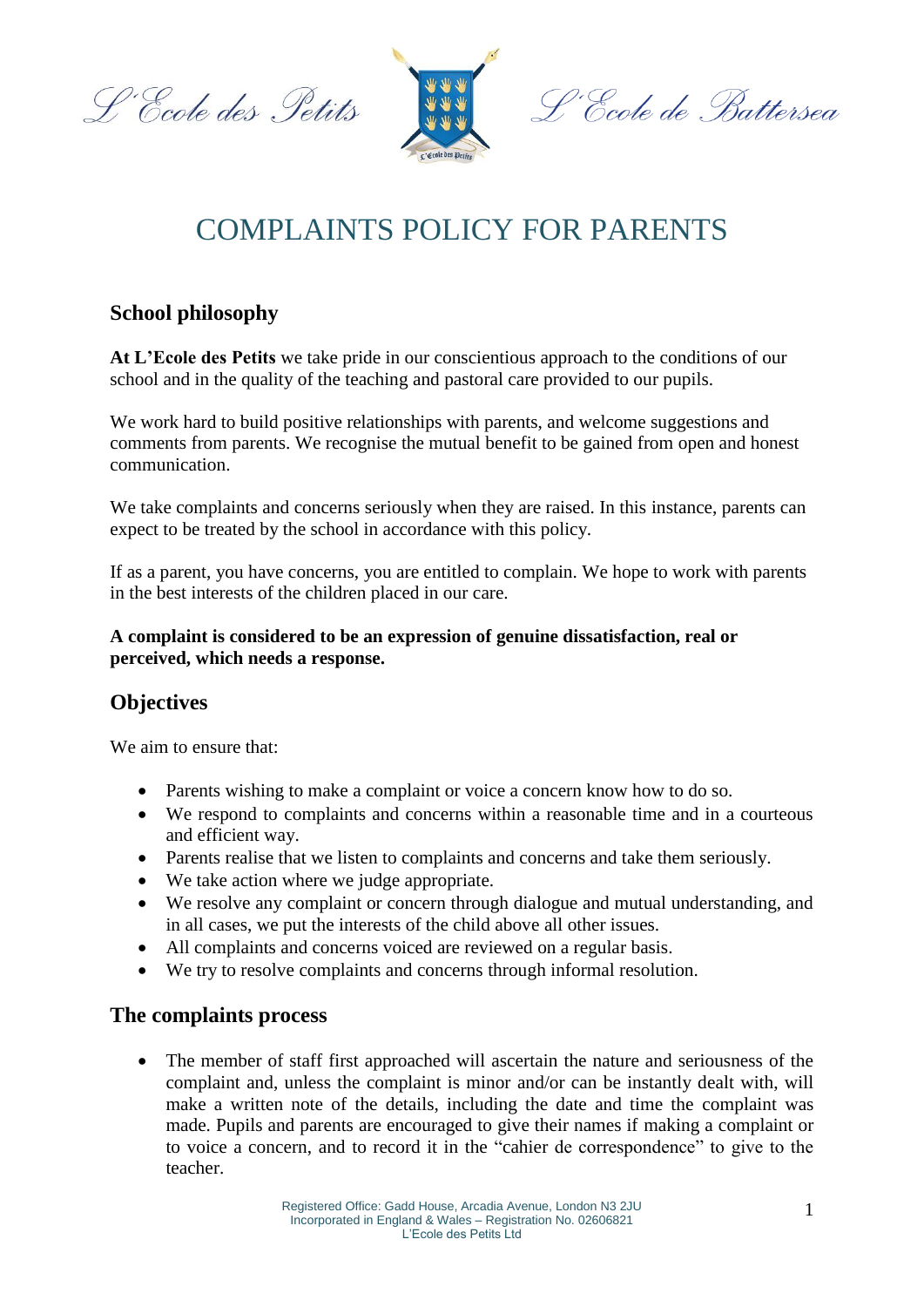L'Ecole des Petits



<sup>o,</sup>Ccole de Battersea

- If a parent is concerned about anything to do with the education or environment provided in the school, they should, in the first instance, discuss the matter with their child's class teacher. Most matters of concern can be dealt with informally in this way. All our teachers work very hard to ensure that each child is happy at school, and is making good progress; they always want to know if there is a problem, so they can take action before the problem seriously affects the child's progress. Wherever possible, the complaint/concern will be sympathetically discussed and resolved by the member of staff concerned.
- Where a parent feels that a situation has not been resolved through contact with the class teacher, or their concern is of a sufficiently serious nature, they should make an appointment to discuss it with the Headmistress. The Headmistress will consider any such concern or complaint and will decide on the appropriate course of action to take. It may be necessary for the Headmistress to carry out further investigations. Most situations can normally be resolved at this stage.

In all cases, the school aims to do all it reasonably can to ensure that no complaint rebounds unfairly on any pupil.

- If the problem is not satisfactorily resolved, and the matter concerns an issue of education or welfare going to the root of the relationship between the school and parents or pupil, then the Headmistress will take the matter to the School Principals. (Board of Directors). Concurrently the parent(s) or guardian will be informed that they should write to the Principal within 7 days, fully explaining the complaint.
- The Principals (Board of Directors, two in number), will convene a formal meeting to adjudicate the complaint within 15 working days of the letter of complaint being received. The Board of Directors will invite one other independent person, not directly employed by the school, to attend this meeting. This body of three people will constitute the formal "Complaints Panel", and would not have been directly involved in previous consideration of the complaint.
- The Board of Directors may take suitable advice as they deem appropriate, and will fully inform themselves of the circumstances of the complaint. The complainant (parent or parents / guardian) will be invited to the meeting of the Complaints Panel and may be accompanied by one other person, where all best efforts will be made to resolve the complaint.
- The decision of the Complaints Panel given therein in their resolution of the complaint shall be final. The Panel will make available its findings and recommendations in writing to the complainant, head teacher and where relevant the teacher or person complained about.
- Written records will be kept of all complaints and their outcomes, whether they were resolved at the preliminary stage when a complaint is submitted in writing, or whether they proceeded to a panel hearing.